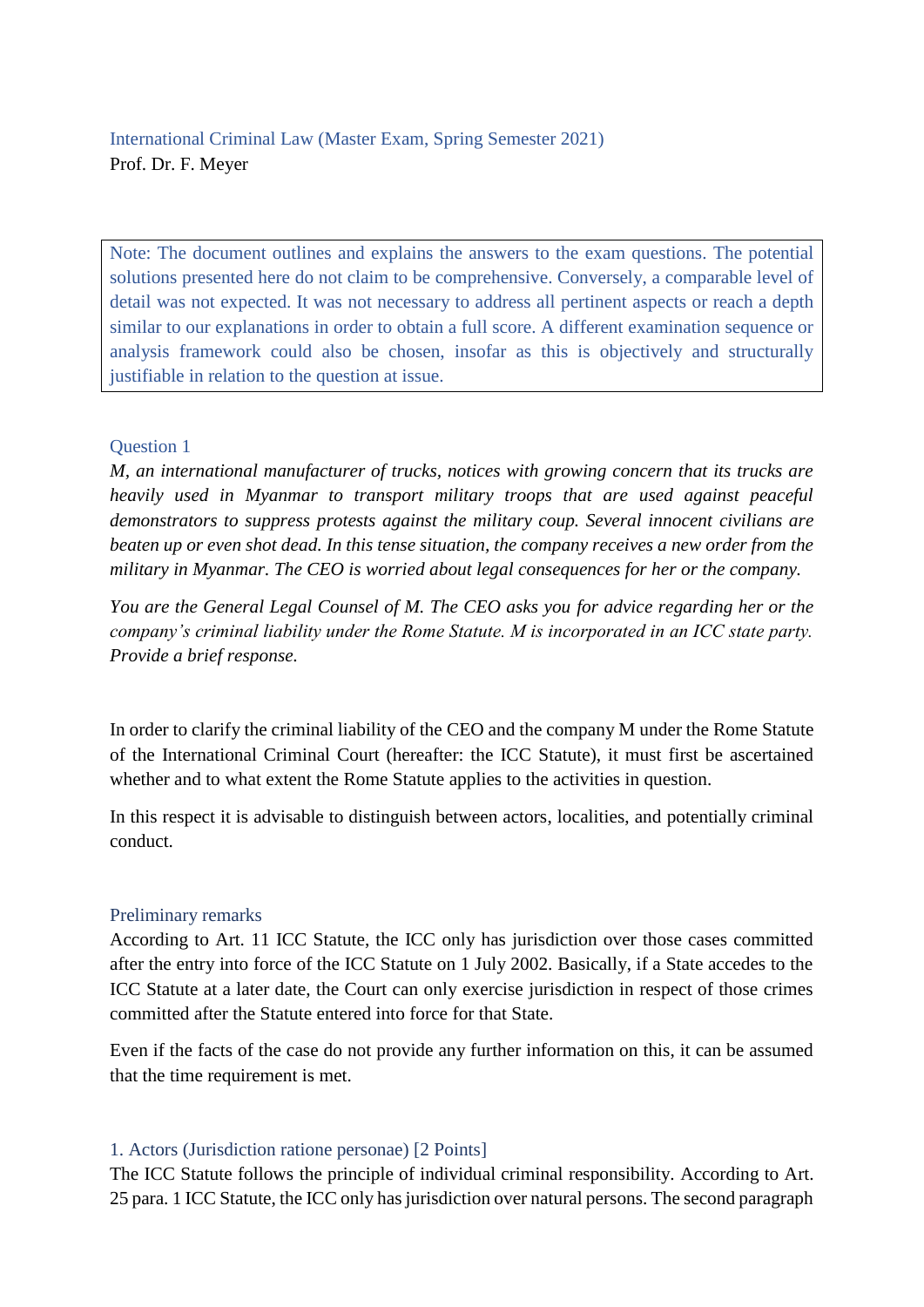of Art. 25 ICC Statute further stipulates that only natural persons can be prosecuted as individually responsible and liable to prosecution.

Interim conclusion: Art. 25 of the ICC Statute shows that company M, as a legal person, cannot incur criminal liability under the ICC Statute. By contrast, natural persons, such as the CEO, managers, directors, or employees fall under the jurisdiction of the ICC Statute.

# 2. Localities (Jurisdiction ratione loci) [2 Points]

The jurisdiction of the ICC is limited to offences committed either on the territory or by a national of a contracting state. The ICC Statute thus follows the territoriality principle and the active personality principle for jurisdiction. According to Art. 12 ICC Statute, any State that becomes a party to the Statute automatically recognises the jurisdiction of the ICC.

In casu, the company has its registered office in a state party of the ICC. One may infer from the facts of the case that the CEO and other employees might be nationals of a state party; however, this would need to be determined in each case. Furthermore, impugned actions in M which contribute to ICC crimes would fall under the local jurisdiction of the ICC irrespective of the nationality of the actor.

Myanmar for its part is not a state party.

# 3. Potentially criminal conduct (international crimes/jurisdiction ratione materiae)

The peaceful situation in Myanmar was overturned with the military coup on 1 February 2021. The military has taken power in the country and is suppressing civilian protests. In particular, gatherings of civilian demonstrators are broken up violently and with the use of armed force. Demonstrators are detained, beaten and otherwise abused. As these are potential acts of the state military against its own (unarmed) civilian population, they could constitute crimes against humanity under the ICC Statute.

Company M, as a manufacturer of trucks, has been supplying the Myanmar military since before the outbreak of violence in 2021. In this respect, these actions can be distinguished in terms of time from the military coup as follows:

- Previous deliveries of trucks
- Future delivery of trucks

Especially for the time after the military coup, it seems crucial that the world public (and thus also the CEO of Company M) has learned about the actions of the military in Myanmar.

The ICC only has jurisdiction over the crimes listed in Article 5 of the ICC Statute, i.e. genocide, crimes against humanity, war crimes and the crime of aggression. The individual elements of the crimes are specified in more detail in Art. 6-8bis of the ICC Statute and the ICC's elements of crimes.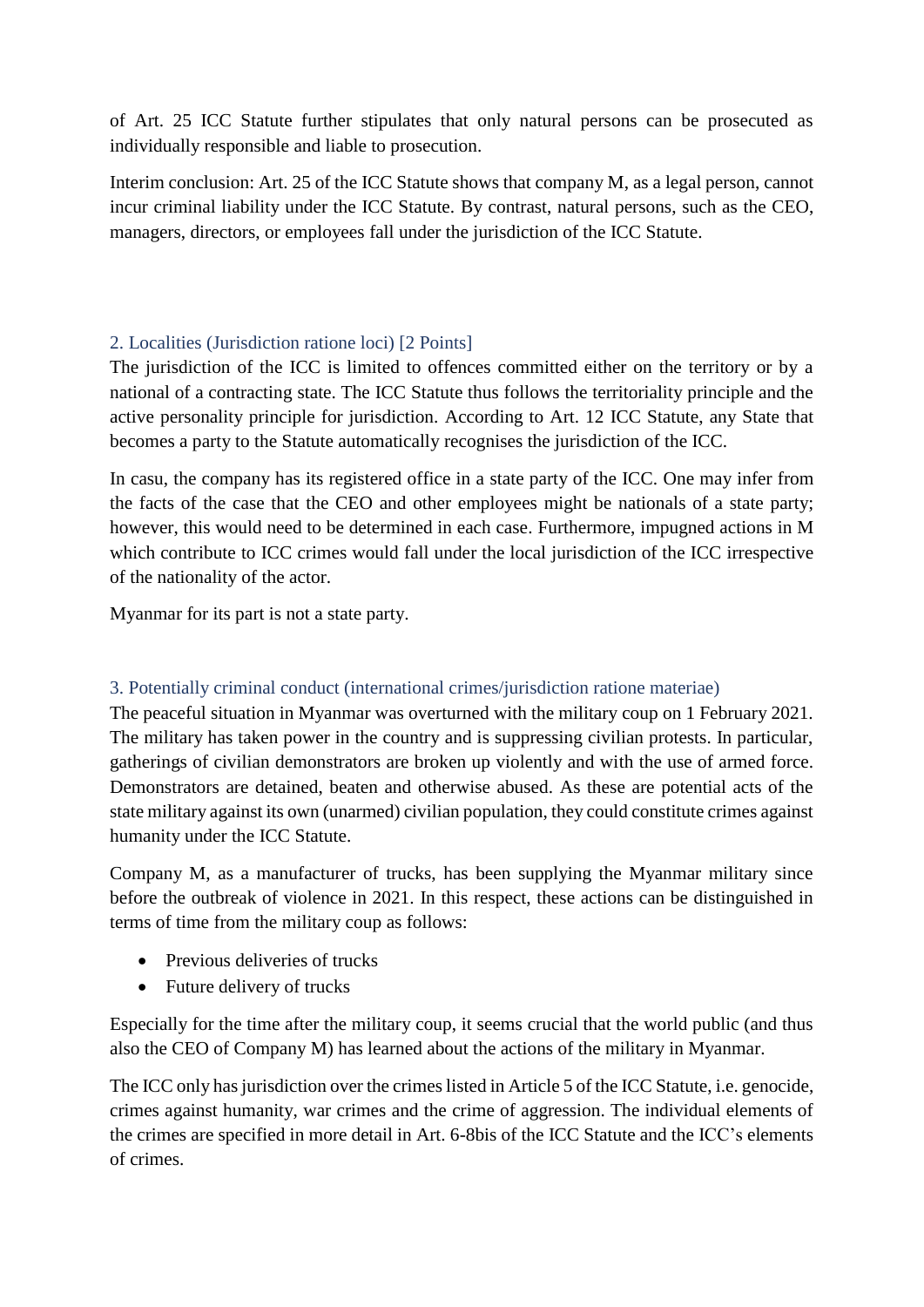The CEO as a natural person could face criminal liability for several crimes within the meaning of Art. 5 of the ICC Statute as a result of doing business with the Burmese army.

In casu, the ICC's jurisdiction could arise on the basis of crimes against humanity. As crimes against humanity, Art. 7 ICC Statute criminalises any of the aforementioned acts committed in the course of a widespread or systematic attack against the civilian population and with knowledge of the attack.

# 3.1. Actus Reus – Material element

# 3.1.1. Chapeau Crimes against Humanity [2 Points]

The objective elements of the offence first require the existence of a widespread or systematic attack against the civilian population. An attack is understood to be the multiple commission of acts within the meaning of Art. 7 para. 1 ICC Statute (Art. 7 para. 2 ICC Statute).

The attack must be extensive or systematic, whereby these terms are to be understood alternatively according to Art. 7 para. 1 ICC Statute. "Extensive" in a quantitative sense requires a large number of victims or a large (in terms of intensity and spatial extent) scale of violence. An attack is seen as "systematic" if it is qualitatively expressive based on a specific policy, ideology or planning of the attacker. These two conditions only apply to the attack as a whole; the characteristics do not have to apply to the individual acts; however, there must be a certain functional connection.

In casu, military units use lethal force against unarmed civilian demonstrators. The use of lethal force against peaceful civilians, including women, youths and children, which is taking place over an extended period of time, can prima facie be considered a widespread attack against the civilian population, given the quantity of actions by the military and the casualties. According to the facts of the case, non-lethal force is used by military personnel against unarmed civilian demonstrators as well. Protesters are beaten up by the military. In addition, the military orchestrates the suppression of protests. Due to the context of the military coup, which is defended by armed force of the military, the acts of commission can prima facie also fulfil the policy element of systematic attack, because the attacks are directed against a select category of civilian victims, namely opposition protesters. The context element is thus fulfilled.

The attack must be directed against the civilian population. According to the facts of the case, the acts were directed against peaceful civilians. Taking a realistic view of the facts, the military is therefore acting against opponents of the regime and thus against civilian demonstrators, and not against members of combat forces who are authorised to engage in acts of war (combatants). The victims of the attacks may also belong to different social groups, which would affect the civilian population to a certain extent.

Specific individual offences in casu include, in particular, intentional homicide (Art. 7 para. 1 lit. a ICC Statute), deprivation of liberty or other serious deprivation of physical liberty (Art. 7 para. 1 lit. e ICC Statute), persecution (Art. 7 para. 1 lit. h ICC Statute) and other inhumane acts (Art. 7 para. 1 lit. k ICC Statute).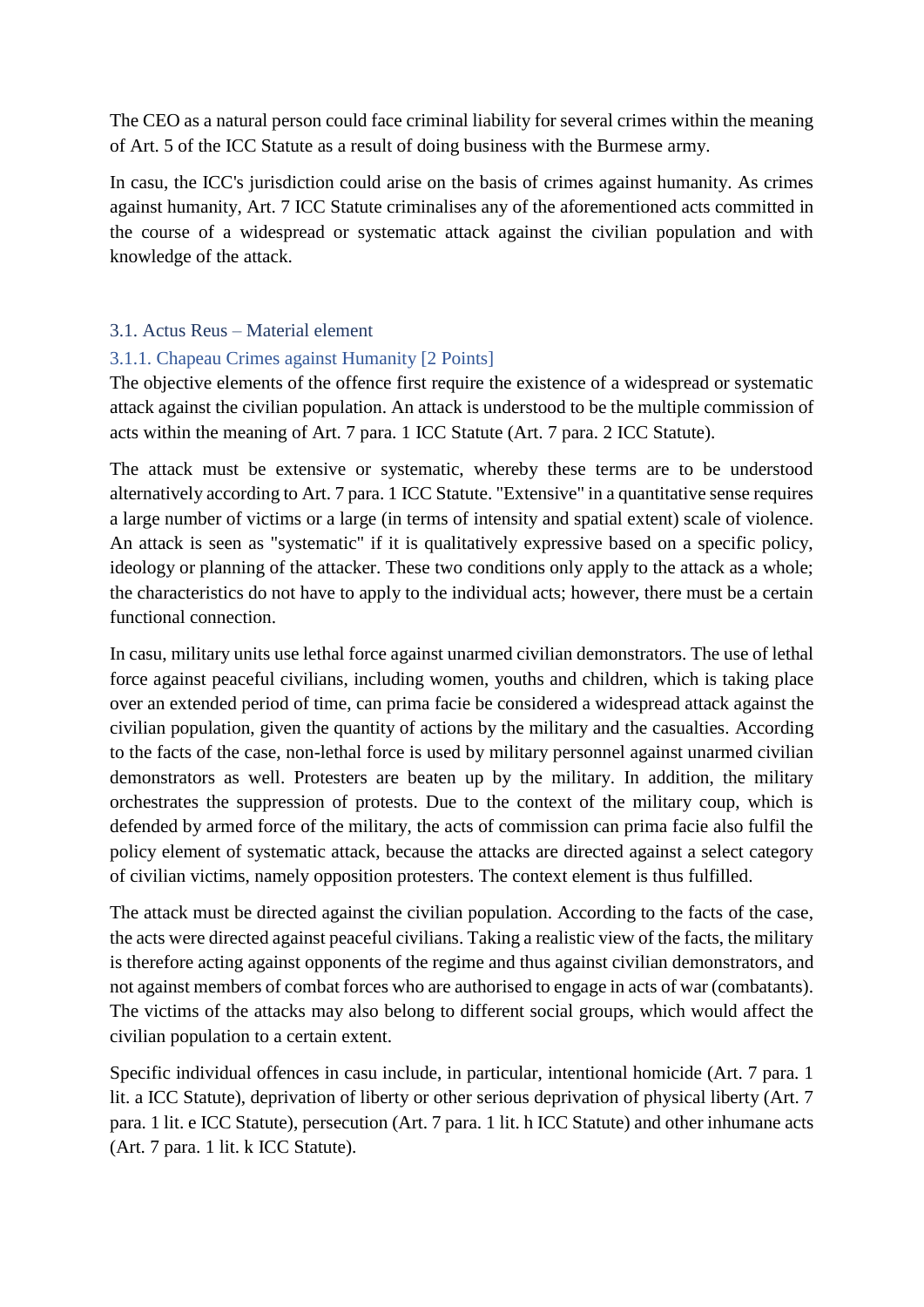### 3.1.2. Individual acts [2 Points]

Additionally, a connection between the individual act and the overall act is required, i.e. the individual act must fit into the overall act in terms of its aim, nature or consequences. In casu, the aim of the attacks is to intimidate the opponents of the regime. The acts, namely killing, injuring and persecuting civilian demonstrators, are suitable to achieve the goal of the overall act (intimidation). Thus, there is a connection between the individual act and the overall act.

Interim conclusion: The objective requirements for the crime against humanity according to Art. 7 para. 1 ICC Statute are fulfilled.

#### 3.1.3. Mode of liability [6 Points]

The extent to which the supply of vehicles to the military regime entails criminal risks under the ICC Statute for the CEO is to be discussed with a view to the forms of participation in Art. 25 ICC Statute. In particular, the aiding and abetting or other assistance in Art. 25 para. 3 lit. c ICC Statute must be addressed as the CEO is not involved as a direct (co-)perpetrator.

The acts of the CEO are not committed for the realisation of a common plan of crime. Taking a close look at the facts of the case, there is no joint consent with the leaders of the military to commit crimes in Myanmar; neither in the past nor in the future.

According to Art. 25 para. 3 lit. c ICC Statute, aiding and abetting is mentioned as a form of assistance. Aiding means that the aider and abettor provides practical or actual support for the principal offence, whereas abetting means moral or psychological support. The decisive factor for the criminal liability of the CEO as an accessory is the extent to which a natural person provides support to the principal offence.

However, Art. 25 para. 3 lit. c ICC Statute does not provide any criteria as to when an act of assistance exists. Therefore, the criteria recognised in the case law of international tribunals and supporting doctrine must be drawn on to substantiate Art. 25 ICC Statute. In terms of ICC jurisprudence, not every completely minimal assistance to the principal offence is sufficient. Ultimately, a substantial contribution to the principal offence is required. It seems questionable whether there was assistance in the sense of the ICC Statute in that a substantial contribution was made by the company and the CEO. In casu, the Myanmar military has been using the international company's trucks for some time; not necessarily for illegal, let alone criminal purposes.

The new order of trucks falls into a period in which the military is carrying out acts against the civilian population that are relevant under international criminal law. It can be assumed that the trucks would be used to commit acts of crimes against humanity. In fact, the trucks not only facilitate troop transport, but are a necessary logistical means to suppress sporadic and unorganised protests with military forces. In this respect, the trucks facilitate the commission of crimes. The delivery of the ordered trucks to the military regime can be seen as the provision of substantial means and, hence, support for committing the crimes.

Interim conclusion: The delivery of trucks fulfils the criterion of substantial contribution to the principal offence in the sense of supporting the principal offence. By contrast, there is no coperpetration.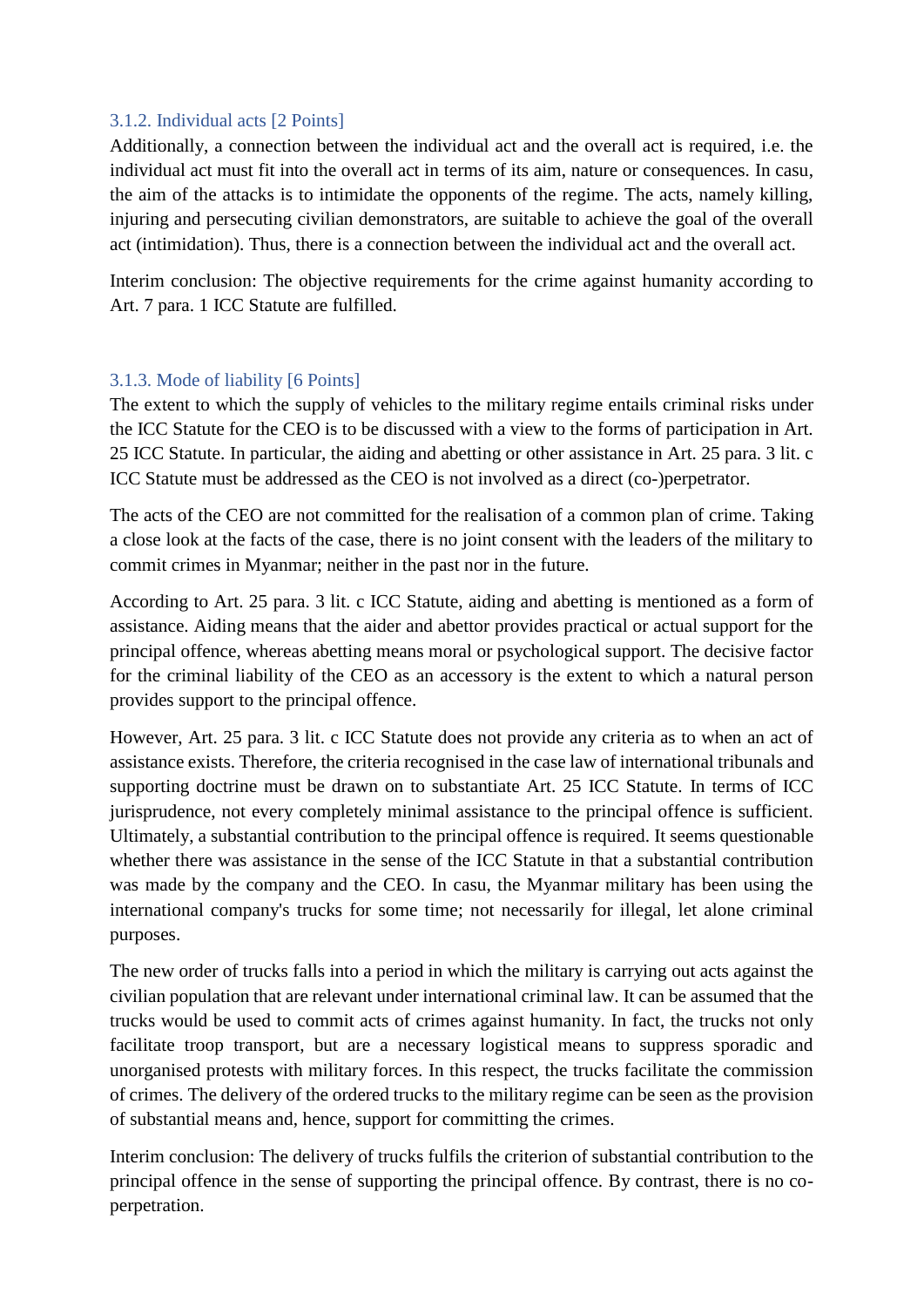### 3.1.4 Causation [2 Points]

Art. 25 para. 3 lit. c ICC Statute requires a causal connection between material support and individual. This element of liability is not understood in the strict sense of the *condicio sine qua non*. Rather, it is sufficient that the accessory's contribution to the offence has promoted, favoured or facilitated the crime and hence increased the risk of its commission.

In casu, the delivery of trucks would in any case promote, or at least facilitate, the commission of the principal offence. The logistical support would therefore have a beneficial effect on the commission of the crimes against humanity by the main military perpetrators.

However, support contribution must be linked to individual acts. In practice, it may prove difficult for prosecutors to show that the requirement of causation is met with regard to certain individual acts.

#### 3.1.5. Interim Conclusion

Aiding and abetting the principal offence under international criminal law could be fulfilled materially by the delivery of the trucks to the military regime in Myanmar.

## 3.2. Mens Rea – Mental element [4 Points]

The subjective elements (mens rea) of the offence require general intent within the meaning of Art. 30 ICC Statute and, in the case of crimes against humanity, knowledge of the attack (i.e. the context). Criminal liability for aiding and abetting under Art. 25 para. 3 lit. c ICC Statute requires knowledge of the support of the principal perpetrators. The perpetrator must be aware that her/his conduct promotes the commission of the principal offence. It must be proven that the aider and abettor is aware of the essential features of the principal offence and therefore knows that it will in all likelihood come to pass.

In casu, a differentiation must be made here with regard to temporal aspects.

Taking a true-to-life view, it can be assumed that the CEO for the **past deliveries** of trucks was unaware of the actions of the military. The deliveries were made prior to the political unrest in Myanmar. It is true that Myanmar has a long history of military dictatorship, which only ended in 2015 with free democratic elections. Nevertheless, it could not have been foreseen by a company or a CEO that the military would carry out another coup. In this respect, the necessary preconditions for intent are lacking here.

The situation is different for the **new orders**. Due to the military coup that has become known, it can be assumed that the CEO is well aware that the supply of trucks supports the main perpetrators and that the trucks may play an important role in the military logistics to suppress the peaceful demonstrators. The knowledge of the supporting role and its consequence with respect to actions carried out by the main perpetrators in terms of types and venues of commission could therefore be present and trigger liability.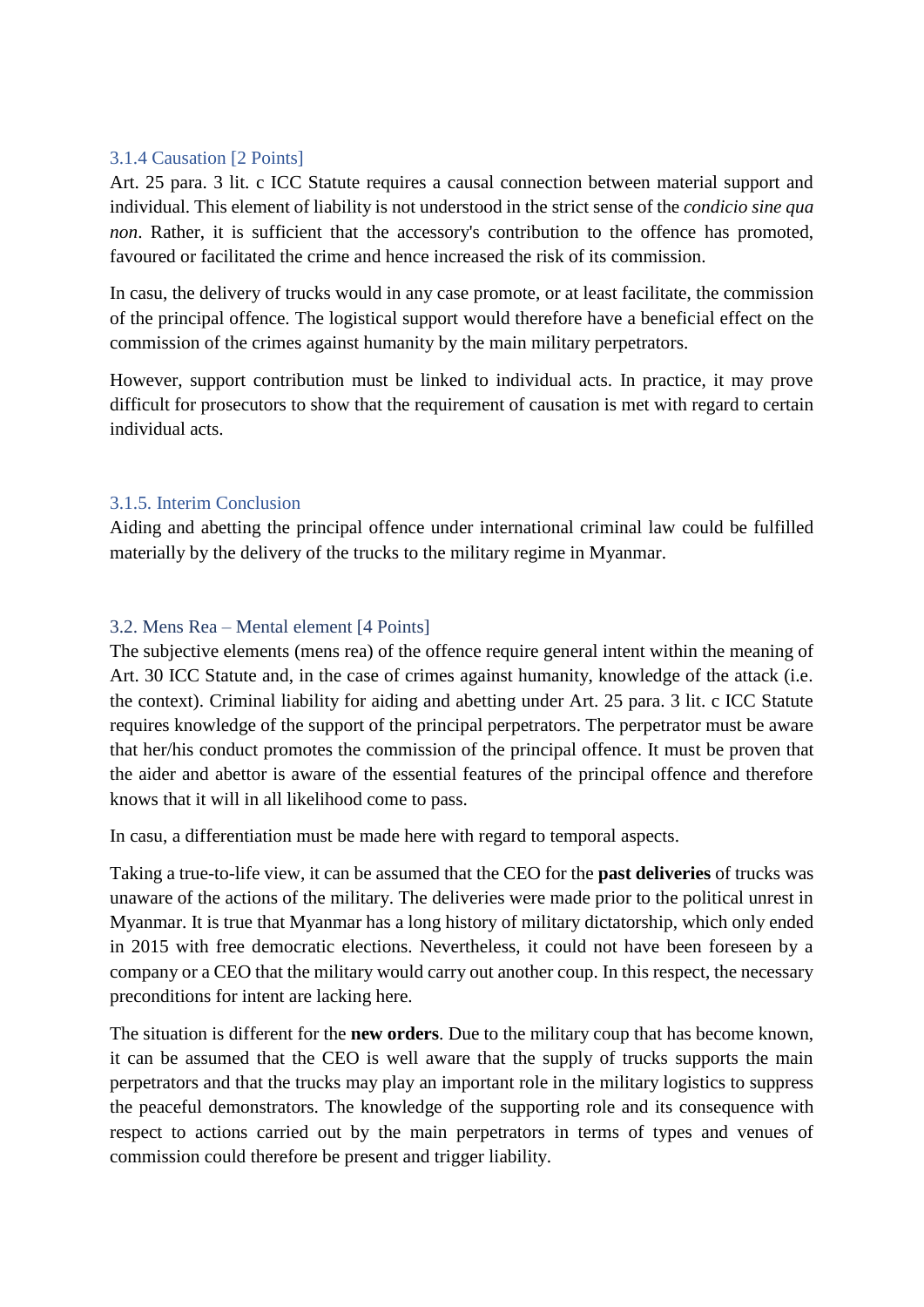However, it is questionable whether the threshold of intention to facilitate prescribed by Art. 25 para. 3 lit. c ICC Statute would be met. This is because the provision requires, in addition to knowledge in support of the principal offender, that the act of support is carried out for the purpose of facilitating the commission of the principal offence. The aider and abettor must be concerned with the facilitating effect of their action.

In casu, it can be assumed that the CEO primarily pursues only the economic interests of his company. The commission of the main offence is neither intended nor integrated into an economic agenda. However, two points of connection are ambivalent in this respect.

Firstly, it could be implied that the purpose of facilitating the commission of the principal offence, although not pursued as a primary objective by the CEO, is understood as a **necessary intermediary objective**. An intermediary objective is defined as circumstances which, from the point of view of the contributing actor, are indispensable to the achievement of the ultimate objective. There is therefore a means-purpose relationship between the necessary intermediate goal and the ultimate goal. The intermediate goal could even be undesirable without this excluding the intention. One may therefore argue that facilitating the commission of the principal offence was intended as an undesirable intermediate goal of the CEO in order to ultimately conclude the sales contract for the trucks.

Secondly, it could be argued that the CEO is acting with **wilful blindness**. Wilful blindness means that the CEO deliberately ignores facts and circumstances in order to downplay criminal liability risks. Nevertheless, in view of the descriptions in the facts of the case, it will hardly be possible to withdraw to such ignorance. Rather, it seems plausible that the delivery of trucks with the intermediate goal of facilitating the commission of serious crimes was known and ultimately wanted.

In order to possibly exclude her intent, the CEO could seek assurances from the military regime to prevent deployment in conflict regions. Here, though, it seems central on the one hand that she receives a credible assurance, and on the other hand that consequences are provided for if such an assurance is not given or if the assurance is violated. Otherwise, there is a risk that the CEO's behaviour could be interpreted as wilful blindness.

All in all, there is a considerable risk of prosecution if the CEO pushes business with the military regime in Myanmar without reliable guarantees.

# 3.3. Grounds for Excluding Criminal Responsibility

No grounds for excluding criminal responsibility are apparent.

# 3.4. Interim Conclusion

With regard to the conduct of the CEO, a temporal distinction must be made between earlier and future deliveries. The analysis has shown that for the past deliveries there is little to support a criminal case against the CEO. In particular, the mental requirements are lacking. For future deliveries and a continuation of the business practice as before, however, there appear to be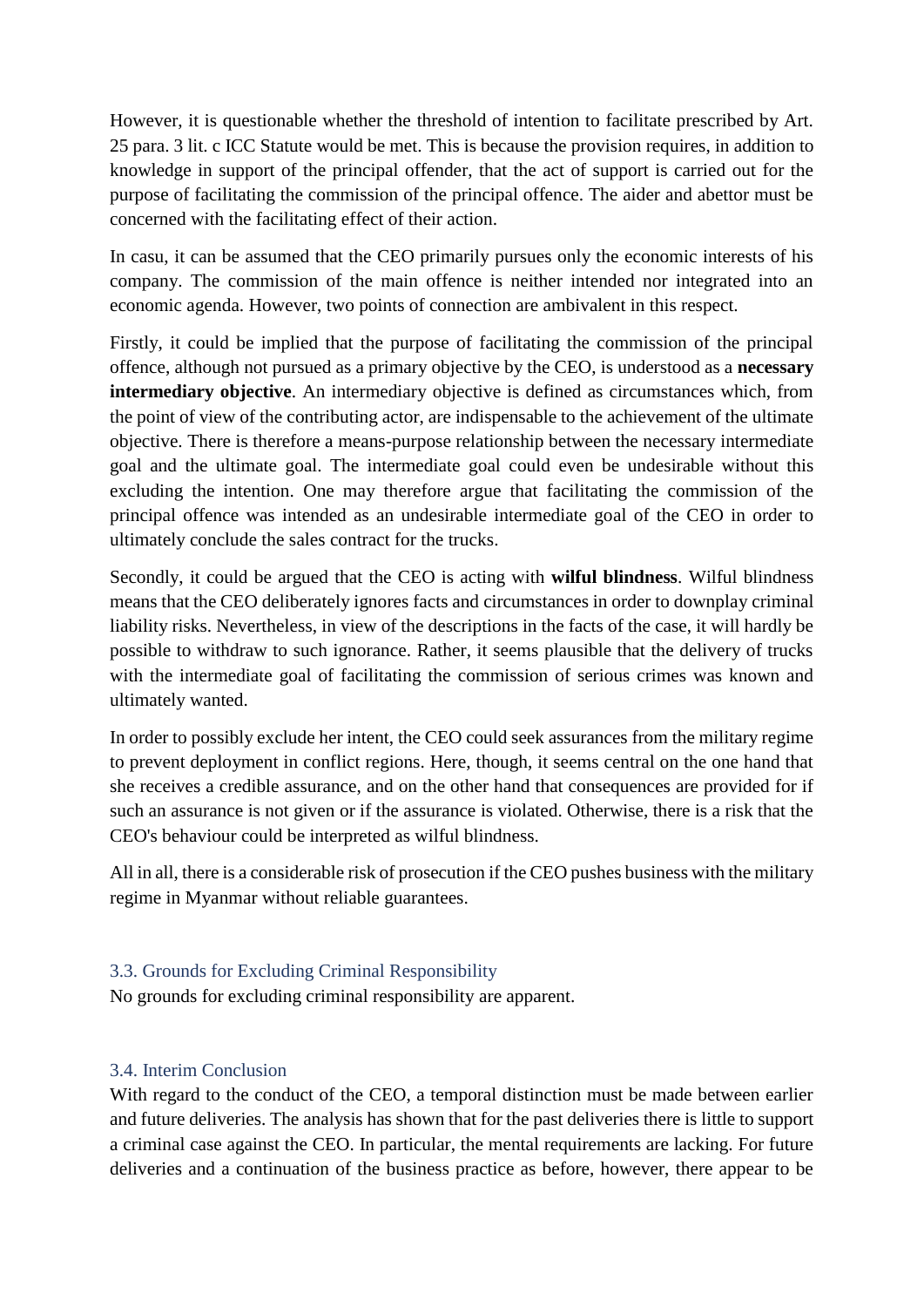risks under international criminal law. The delivery of logistics to the military could violate international criminal law.

## Alternative solution: Supporting Group Crime

Yet, if one were to conclude that the preconditions for aiding and abetting have not been shown, it would be necessary to assess liability for the subsidiary offence of supporting a group crime pursuant to Art. 25 para. 3 lit. d ICC Statute. This is the broadest form of participation in the act of another person.

According to Art. 25 para. 3 lit. d ICC Statute, the subsidiary form of liability requires a completed or attempted crime under the ICC Statute committed by a group. A group means any association of at least three persons acting for a common purpose. Any voluntary contribution to the offence that is not already covered by another form of participation (e.g. aiding) is punishable. The contribution to the offence must represent a significant contribution to the commission of the crime. Overall, this rule covers forms of indirect support for crimes under international law, such as financial support.

In casu, international crimes are committed by members of the regular military in Myanmar. Thus, the quantitative element of the group is present. The supply of logistics is in principle a sufficiently substantial contribution to the commission of the crimes. This is because, as stated above, the trucks facilitate the mobility of the military personnel, who can thus react quickly to spontaneous gatherings of people and demonstrations. A substantial contribution to support the group is present.

Subjectively, however, there are qualified requirements. The contribution to the offence must (i) be made with the aim of deliberately promoting a group crime or the special criminal purpose of the group or (ii) be made with the knowledge of the (special) criminal intention of the group.

In casu, the CEO's sole concern is the economic interest. Thus, the CEO does not pursue the goal of consciously promoting a group crime. However, the alternative mental element of sufficient knowledge related to the special criminal intention of the military could be more problematic. This form of participation under Art. 25 para. 3 lit. d ICC Statute indeed intends to capture contributions in full awareness of criminal risks like financial and other indirect support of international crimes.

Overall, there remains a certain risk of criminal liability under Art. 25 para. 3 lit. d ICC Statute if the company decides to do business with Myanmar.

There are no indications in the text that the CEO or any other employee had intent or knowledge as regards group crimes or criminal group intentions at the time of earlier deliveries.

#### 4. Overall Conclusion

The analysis has shown that the company as a legal entity does not have to fear prosecution by the ICC. For the CEO as a natural person, by contrast, there are certain risks of criminal prosecution. A temporal distinction must be made between past deliveries and future deliveries.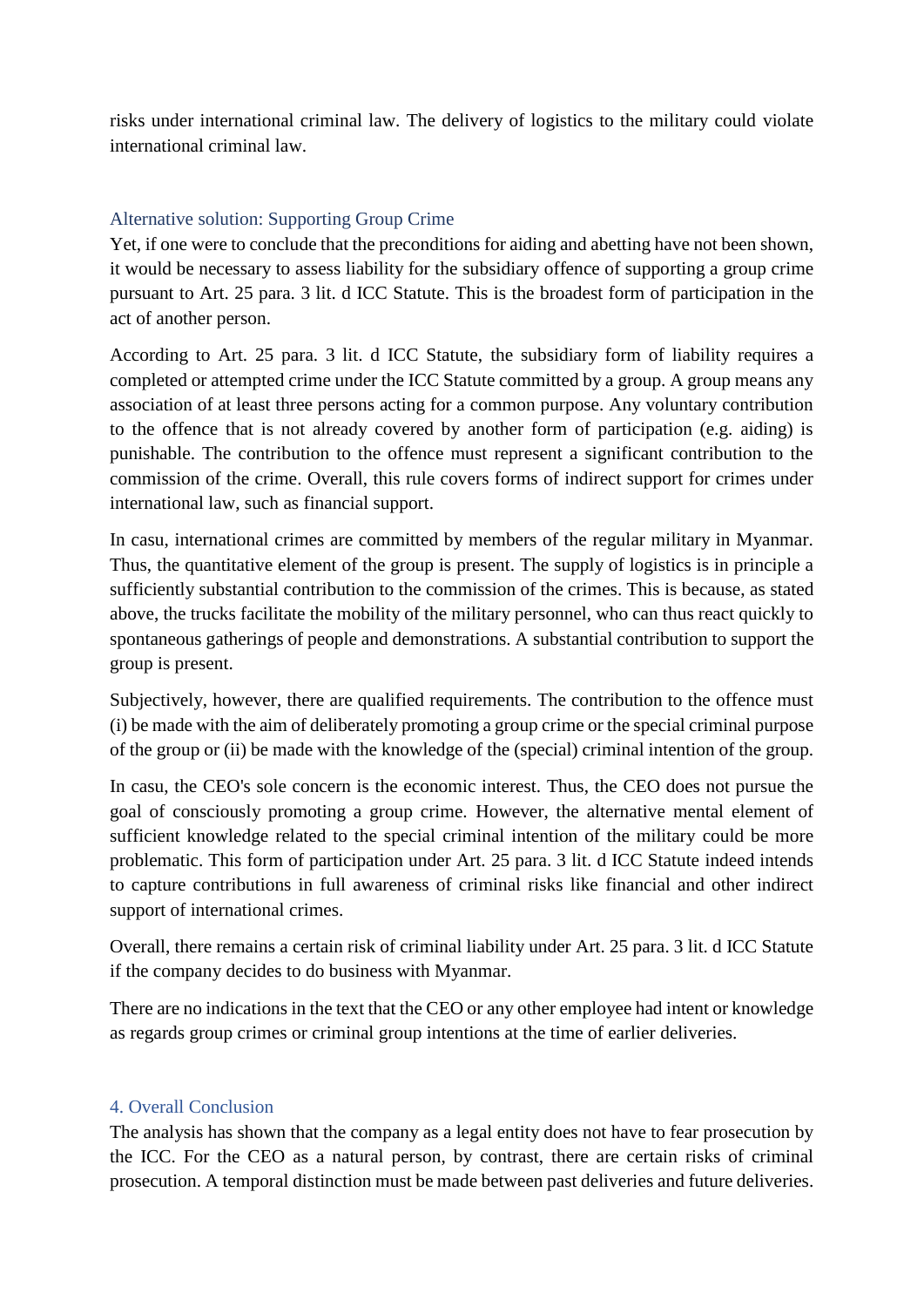While the risk of prosecution for past deliveries appears to be low, the CEO is advised not to continue with past practice in order to minimise the risk of prosecution.

### Question 2

*After the killing of its long-time strongman president D, country T experiences a transition to democracy. In this process, the new president wants to address a period of extreme violence and coordinated suppression of unrest by government forces (leaving thousands dead or locked up in detention centres) from 1996-1998. A religious minority was even expelled during this time because the Government saw the group as a persistent security threat and also sought the support of the leaders of the dominant religion. He reckons that T's own court system is still too fragile to deal with these crimes. T has already joined the ICC and now intends to defer this period of extreme violence to the ICC.* 

*Would the ICC have jurisdiction over these alleged crimes? What alternatives could T's president propose to hold perpetrators accountable for these crimes?*

## 1. Jurisdiction of the ICC [2 Points]

The jurisdiction *ratione materiae* of the ICC is limited to core crimes under international criminal law. Prima facie, the ICC could have jurisdiction in this respect, namely for possible core crimes of genocide and crimes against humanity.

However, jurisdiction is in doubt as regards the jurisdiction *ratione temporis*. From a temporal point of view, the jurisdiction of the ICC according to Art. 11 para. 1 and Art. 126 para. 1 ICC Statute only extends to crimes that were committed after the entry into force of the ICC Statute. The ICC Statute entered into force on 1 July 2002, yet the international criminal offences occurred in the period between 1996 and 1998.

Therefore, jurisdiction is excluded *ratione temporis*.

## 2. Alternatives [18 Points]

There are various options available as alternatives to prosecution by the ICC to hold perpetrators accountable for core crimes.

A first option is the **international prosecution** of those responsible for international crimes and serious human rights violations in other courts. International prosecution may be entrusted to international courts or to mixed national-international courts. Since the jurisdiction of the ICC is unavailable (even after a potential referral) and national prosecution cannot be effectively implemented, T's president could politically commit himself to the establishment of an international tribunal, modelled on the two *ad-hoc*-Tribunals in Yugoslavia and Rwanda, organised under the auspices of the United Nations. These International Criminal Tribunals were established by the UN Security Council under Chapter VII of the UN Charter in response to serious human rights violations. In this respect, T's president would have to lobby politically for a resolution under the UN Statute under Chapter VII. However, the chances of success for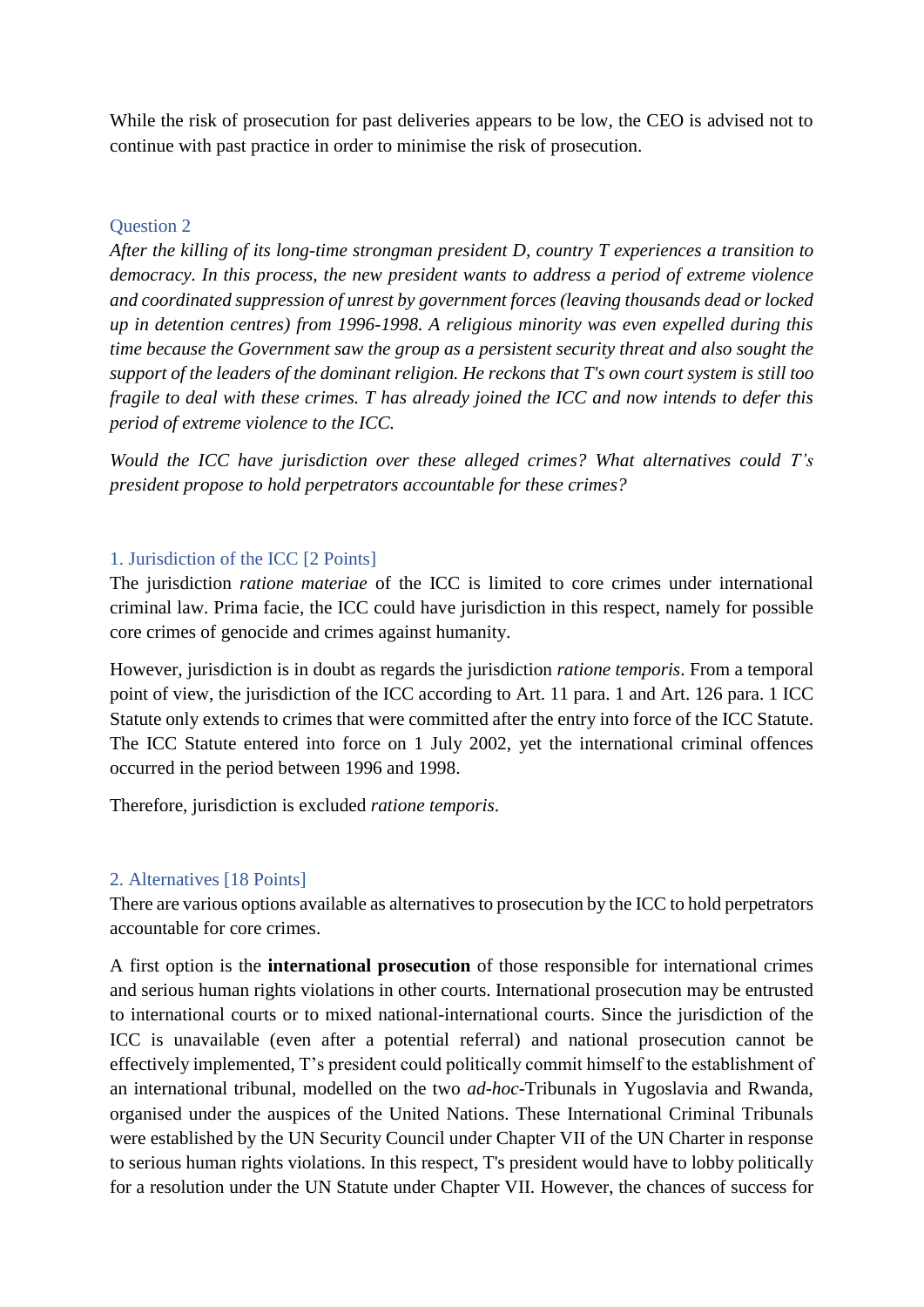this option of international prosecution are very low. Finally, T's president could politically commit to and lobby for a mixed national-international tribunal (hybrid tribunals), modelled on the Kosovo tribunal, the Special Court for Sierra Leone or the Special Chambers for East Timor. If the international community takes interest, this option has a higher chance of success; in particular since hybrid tribunals offer much more flexibility and come in many different forms.

A second option would be to outsource the judicial prosecution to willing third countries, if perpetrators reside in these states. Such national prosecutions of international crimes in T would be based on the principle of **universal jurisdiction**. This means that the prosecution of offences against universally protected legal interests (as is the case with core crimes) is possible by a national state even if the offence was not committed on its territory, neither by one of its citizens nor against one of its citizens.

A third option would postpone national prosecution in country T until the national jurisdiction is efficient enough to prosecute the perpetrators. For the time being, the establishment of **international fact-finding mechanisms** could prevent impunity. Such mechanisms, like the International Commissions of Inquiry or Fact-Finding Missions, under the auspices of the United Nations Human Rights Council in Iraq, for Libya or Syria etc., could collect information, evidence, secure witness and victims' testimony until the national judiciary is strong enough to honour the results of these investigations in a trial.

A fourth option is to clarify past injustices through so-called **truth commissions**. In truth commissions this is done without the power to punish, because the goal of these commissions is to clarify the injustice (rendering truth instead of punishment) as such. These truth commissions aim to officially recognise the historical injustice and record it for posterity. Truth commission do generally have a strong victim focus, so that the testimonies of the victims are in the foreground. Nevertheless, statements by perpetrators are equally collected. They are encouraged to testify and take responsibility. Their coming forward may sometimes be rewarded with amnesties or diversion.

A fifth option is to sanction perpetrators outside the criminal law. This could be **disciplinary measures** or dismissals (lustration) of political, economic or military leaders and public service employees of the old order.

## Question 3

*What is the function of preliminary examinations in the legal process at the ICC? Briefly describe this phase.*

#### 1. Preliminary Remarks [4 Points]

The preliminary examination phase is part of the pre-trial process at the ICC. It is considered a formal stage of the proceedings before the actual formal investigation. It is regulated in particular in Art. 15 and 53 ICC Statute, in the ICC Rules in No. 46 et seq. 50 and 104 and in the OTP Regulations under No. 25.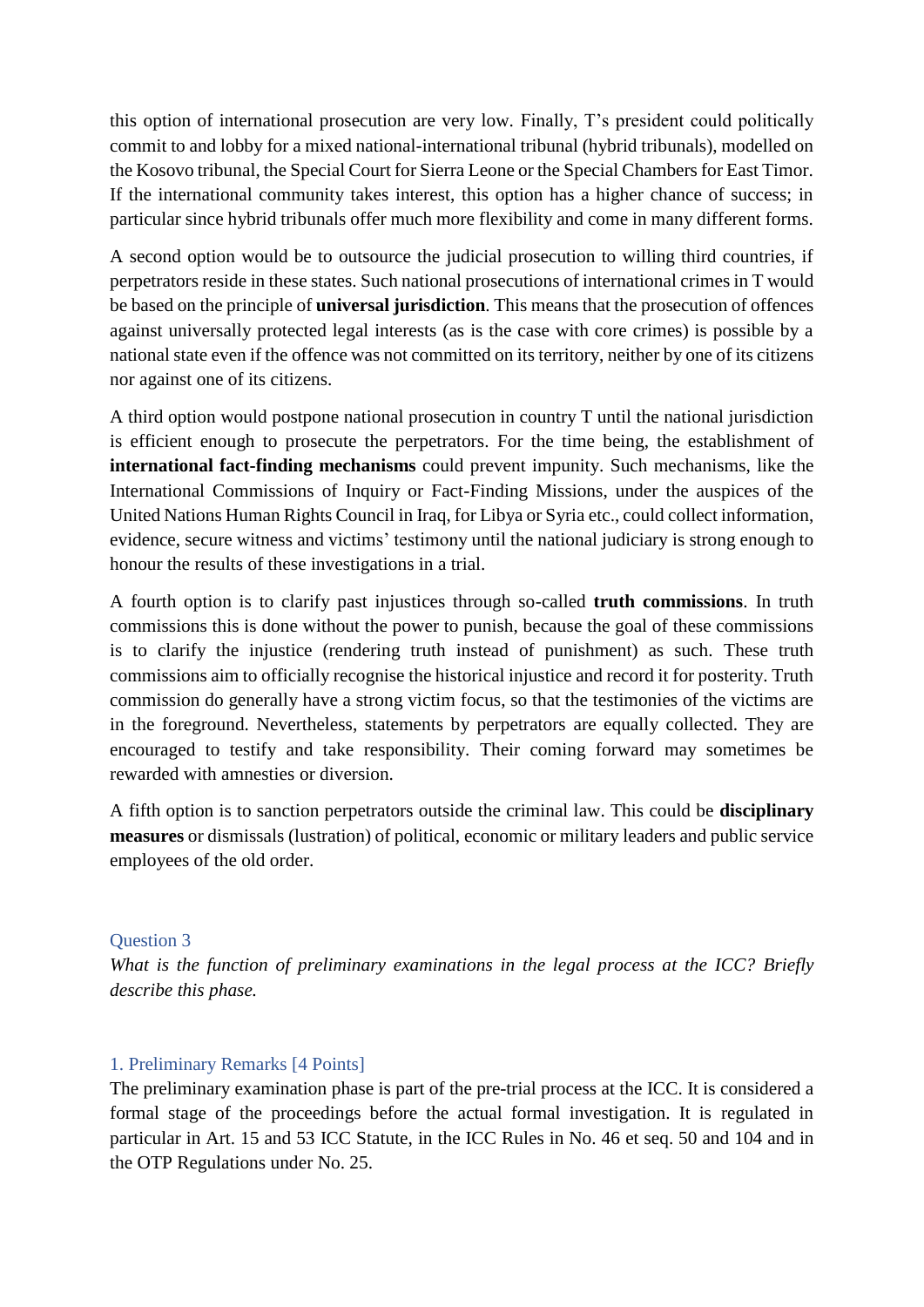# 2. Phases of Examination [12 Points]

According to the OTP Policy Paper on Preliminary Examination, the preliminary examination stage basically contains four phases for examining communications and referrals.

- 1. Screening of the complaint. Here, those reports are filtered out which concern incidents that obviously do not fall within the jurisdiction of the Court.
- 2. Assessment of the offences that may have been committed in legal and factual terms.
- 3. Assessment of the admissibility of possible cases from the point of view of the principle of complementarity and gravity under Art. 17 ICC Statute
- 4. Consideration of the Interests of Justice.

During these phases the OTP has no coercive powers as no formal criminal investigations into particular offences have been initiated at this stage.

After these phases for the examination of complaints have been carried out, a decision is made as to whether investigations under Art. 53 para. 1 ICC Statute are to be initiated or whether the proceedings are to be discontinued.

# 3. Special requirements for proprio motu proceedings [4 Points]

In principle, the preliminary examination process applies to all three trigger mechanisms at the ICC, i.e. state referral, Security Council referral and proprio motu proceedings). Nevertheless, in proprio motu proceedings under Art. 15 ICC Statute, preliminary investigations will be more extensive and specific mandatory judicial authorisation required before the case can proceed review (Art. 15 para. 3 ICC Statute and Art. 53 para. 1 lit. a to c. ICC Statute).

If there is a reasonable basis for pre-trial proceedings, the Prosecutor in proprio motu proceedings must ask the Pre-Trial Chamber for permission to continue the proceedings (Art. 15 para. 3 ICC Statute). At this stage of the proceedings, victims of the crime may also make submissions (Art. 15 para. 3 sentence 2 ICC Statute as well as ICC Rule 50 para. 3).

If the Pre-Trial Chamber confirms a sufficient basis for investigation, the Prosecutor may begin the actual investigation (Art. 15 para. 4 ICC Statute). However, this is without prejudice to a later decision on the jurisdiction of the ICC and the admissibility of the case.

If the Pre-Trial Chamber does not see a sufficient basis for investigation, the Office of the Prosecutor (OTP) may make a new request based on new facts or evidence (Art. 15 para. 5 ICC Statute).

# Question 4

*Protecting societies from organised crime, including tackling trafficking in human beings, is a priority under the new EU Security Union Strategy. Trafficking in human beings is a highly profitable crime that brings enormous profit to criminals while incurring a tremendous cost to society.*

*Human trafficking is defined as recruitment, transportation, transfer, harbouring or reception of persons, including the exchange or transfer of control over those persons, by means of the*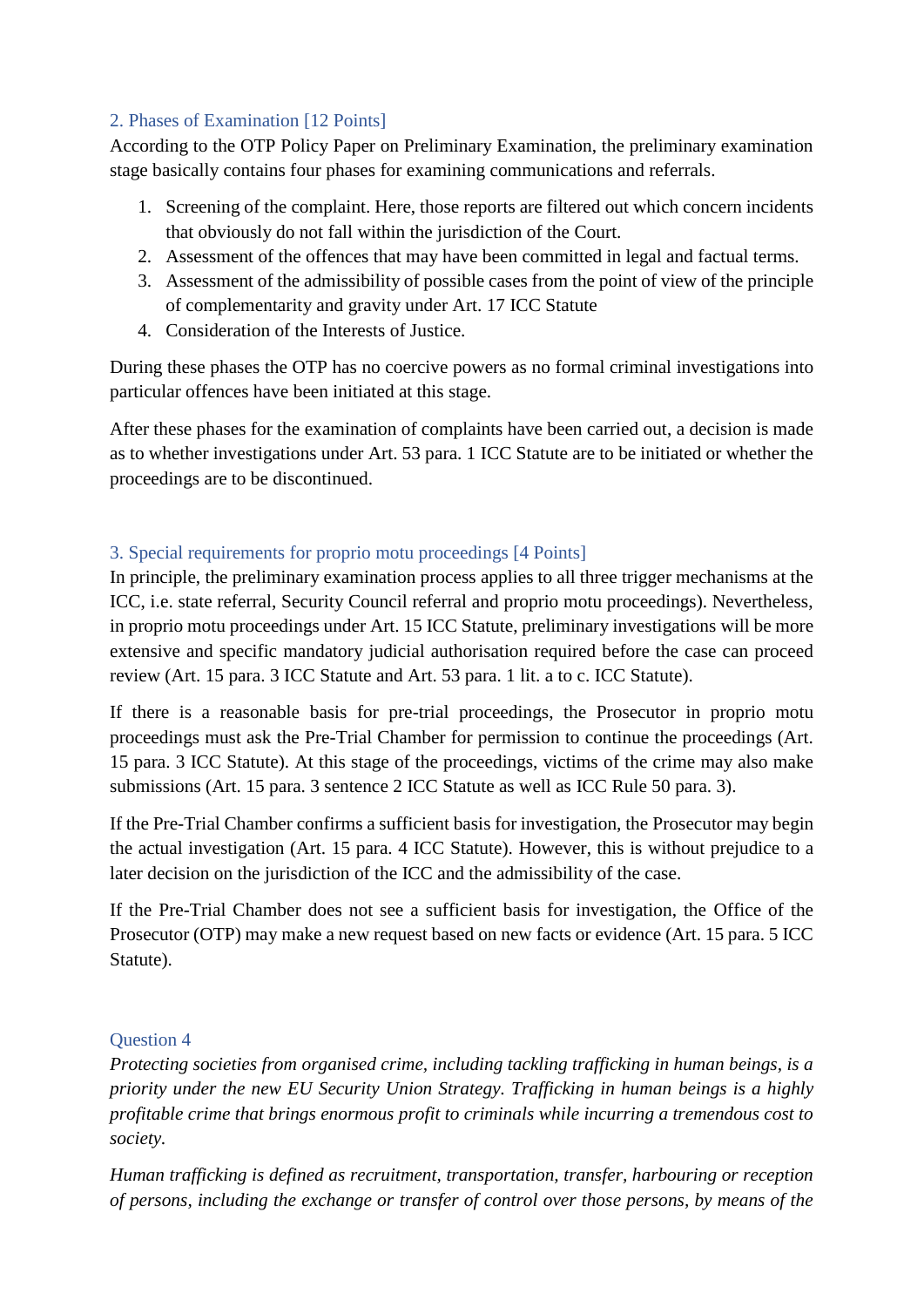*threat or use of force or other forms of coercion, of abduction, of fraud, of deception, of the abuse of power or of a position of vulnerability or of the giving or receiving of payments or benefits to achieve the consent of a person having control over another person, for the purpose of exploitation.*

*A position of vulnerability means a situation in which the person concerned has no real or acceptable alternative but to submit to the abuse involved.*

*Exploitation shall include, as a minimum, the exploitation of the prostitution of others or other forms of sexual exploitation, forced labour or services, including begging, slavery or practices similar to slavery, servitude, or the exploitation of criminal activities, or the removal of organs.*

*According to a recent study of the EU Commission, the estimated global annual profit from trafficking in human beings amounts to EUR 29.4 billion. Trafficking for sexual exploitation remains the most prevalent form (60%), followed by labour exploitation (15%). 14 145 victims of trafficking in human beings were registered in the 27 EU member states in 2017-2018 alone. Worldwide the number are much higher and most victims come from outside the EU, mostly poor Sub-Saharan African, South Asian, and Southeast Asian countries.*

*You are a human rights activist. Your group is of the view that EU activities are not enough. Should human trafficking become an international crime? Do you agree with regard to the typical elements that distinguish international crimes from other types of offences?*

## 1. Characteristics of International Crimes [2 Points]

At the beginning of the analysis, a basic distinction between transnational and international criminal law is needed.

**International criminal law**, by contrast, concerns the international community as such. Thus, in order to identify and classify international crimes, three tests have been developed. The "international element" test relates to the extent to which the crime represents a violation of fundamental tenets of international law. The "conscience shock" test examines the gravity of the crime by assessing the extent to which the crime is shocking to all nations. The "context" test recognizes that international crimes are committed in larger contexts (such as systematic or widespread violence or large-scale disregard of lawful warfare) and that individual acts fit into that context.

ICL must be distinguished from **transnational criminal law** is based on the goal of prosecuting and punishing transnational criminal behaviour through cooperation between states (bilateral) or within the framework of international organizations (multilateral). The most important legal sources for this are international treaties, which set out requirements for criminalization and cooperation obligations for the contracting states. Nevertheless, states are given a great margin of discretion in implementing these obligations into national law. In the end, transnational criminal law is related to national *ius puniendi*.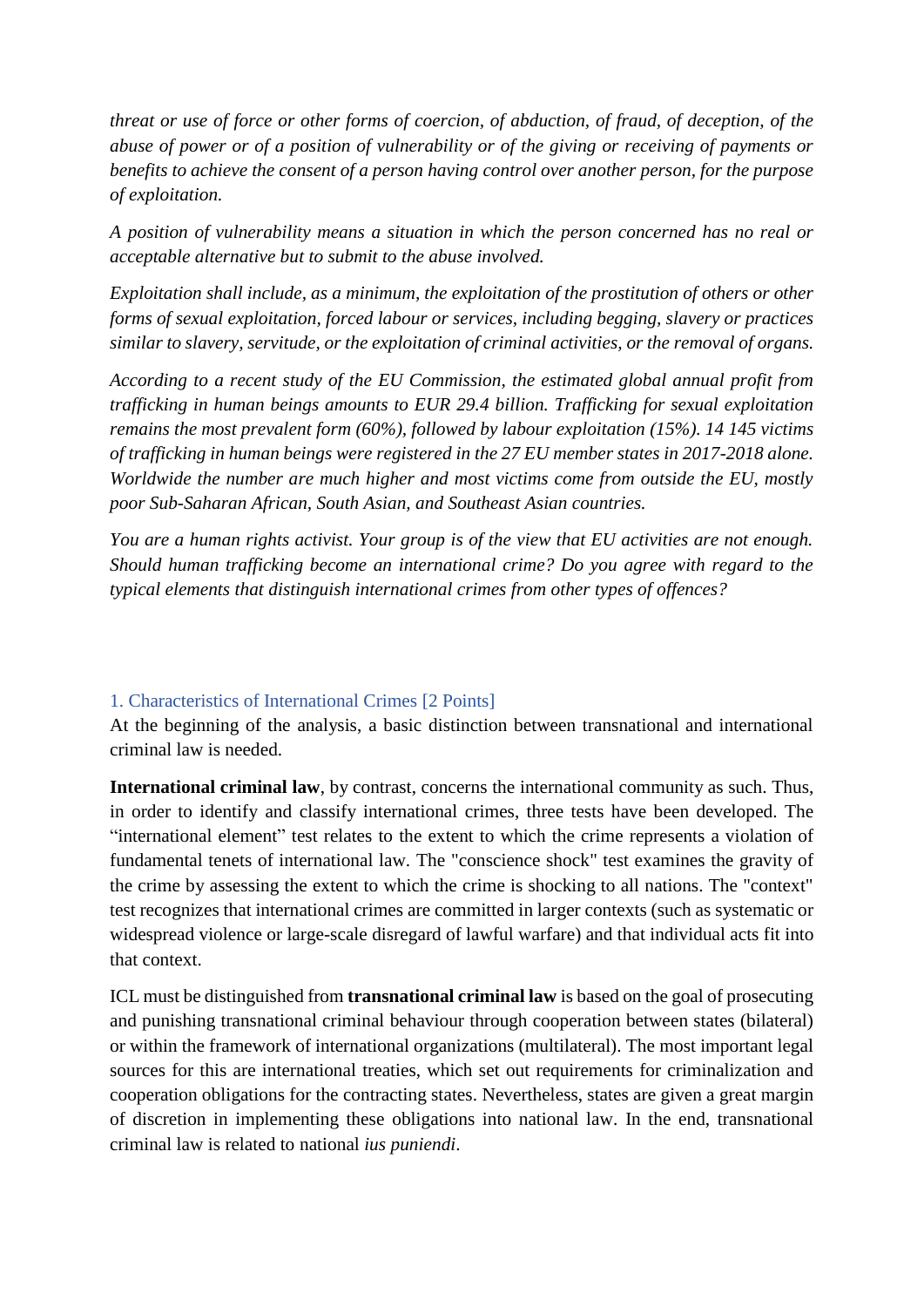In order to develop an answer to the question, the characteristics of human trafficking must be illuminated on the basis of the above given information and subjected to the aforementioned tests.

## 2. The very essence of Human Trafficking [6 Points]

From the perpetrator's perspective, human trafficking is basically committed by private offenders acting either individually or as part of a criminal organisation. Indeed, it is typically an **organised crime** because the perpetrators (often as an organised group) operate by illegal means for monetary gains within sophisticated structures. Thus, the crime aims at the exploitation of the victim for private financial gain. It is true that the offence can in principle be facilitated by state corruption or by the lack of effectiveness of the prosecution of organized crime. Although it is a typical organised crime, experience shows that states can be and are involved in certain regions. **State involvement** varies widely geographically and substantially, ranging from hardly any involvement, to extensive ineffectiveness in combating trafficking (e.g. sex trafficking in Thailand) to normative tolerance of trafficking (e.g. child trafficking in China until the early 2000s).

From the victim's perspective, human trafficking involves serious human rights violations committed by the perpetrators. They violate the victim's fundamental and human rights, such as physical, sexual and mental integrity and personal freedom. In all its facets, human trafficking is an assault on **human dignity**, which is to be equally respected in every human being. Human dignity expresses the claim to the social value and respect of every human being and prohibits reducing human beings to mere objects or subjecting them to treatment that in principle calls into question their quality as subjects. Human dignity is violated by human trafficking because the person is ultimately reduced to an object and a commercial good or commodity.

The international nature of human trafficking stems from its cross-border dimension. Human trafficking is often implemented in practice by trafficking victims across the national borders of one or more countries. In this respect, human trafficking has a transnational characteristic.

Overall, human trafficking is a non-state-related crime whose essence is based on serious violations of basic fundamental and human rights. It often has a transnational nature in practice.

# 3. Does Human Trafficking contain the Typical Elements of International Crimes?

## 3.1. Human Trafficking under the ICC Statute [4 Points]

Under certain conditions, human trafficking is already punished under the ICC Statute as a crime against humanity (Art. 7 ICC Statute). In fact, Art. 7 para. 1 lit. c ICC refers to the offence variant of **enslavement** which means the exercise of any or all of the powers attaching to the right of ownership over a person and includes the exercise of such power in the course of trafficking in persons, in particular women and children.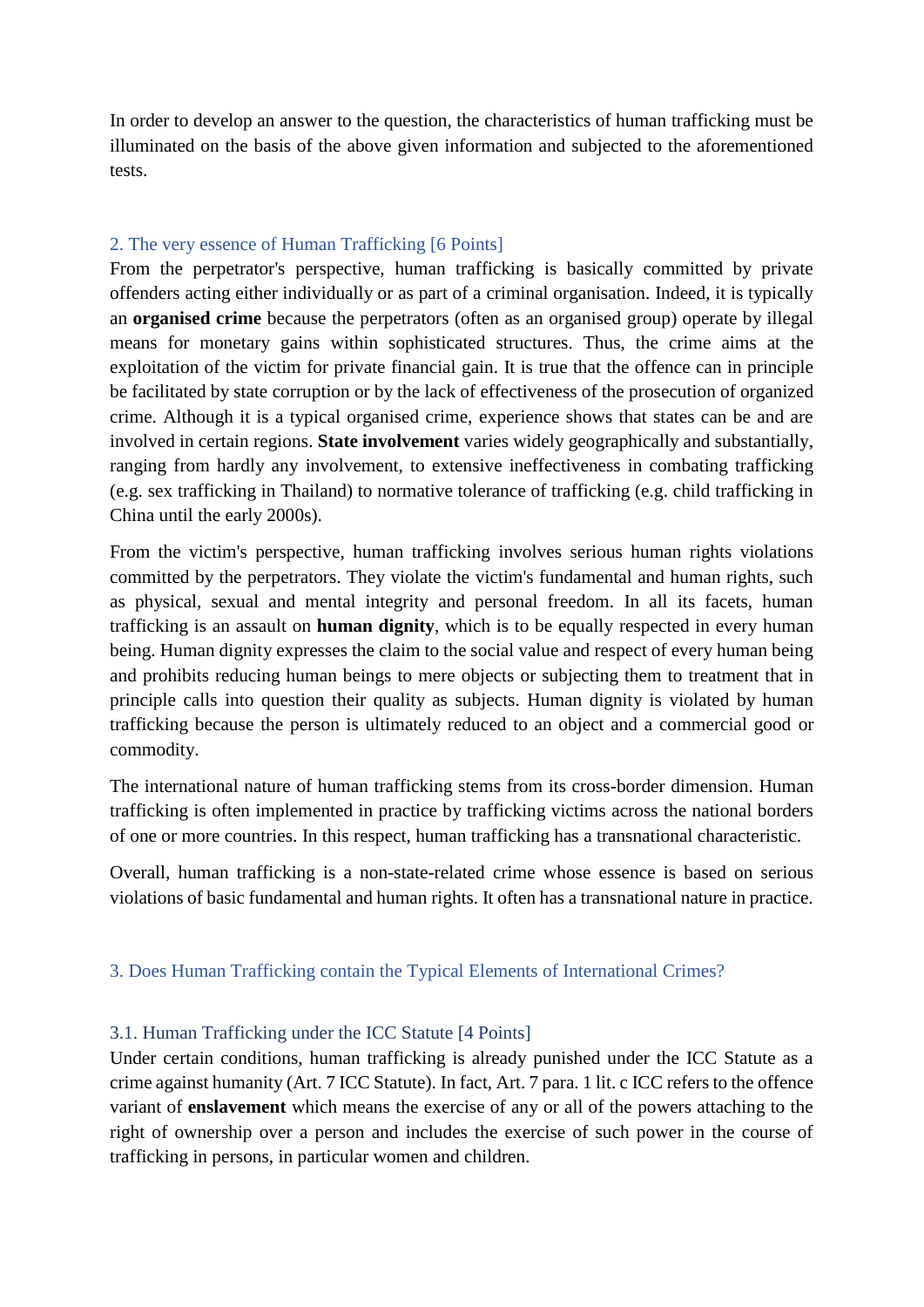However, **other offence variants** of Art. 7 ICC Statute may also apply, if human trafficking practices involve severe deprivation of physical liberty (Art. 7 para. 2 lit. e ICC Statute) and sexual violence (Art. 7 para. 2 lit. g ICC Statute).

Finally, human trafficking could also fall within the jurisdiction of the ICC via the general clause in Art. 7 para. 1 lit. k ICC Statute which relates to "**other inhumane acts**" of a similar nature causing great suffering or serious impairment of physical integrity or mental or physical health.

Under certain circumstances, human trafficking is also punishable as a war crime (Art. 8 ICC Statute), as the following examples illustrate. In the context of **sexual exploitation**, Art. 8 para. 2 lit. b (xxii) ICC Statute (for international armed conflict) and Art. 8 para. 2 lit. e (vi) ICC Statute (for non-international conflict) punish certain forms of sexual and sexualized violence. Human trafficking in times of war may also involve **degrading or humiliating treatment** (Art. 8 para. 2 lit. b (xxi) ICC Statute and Art. 8 para. 2 lit. c (ii) ICC Statute). Finally, Art. 4 para. 1 of the Second Protocol Additional to the Geneva Conventions relating to the Protection of Victims of Non-International Armed Conflicts punishes **enslavement** as a war crime.

This brief overview show that certain practices of human trafficking are already recognised as international crimes in the ICC Statute. Nevertheless, as an international crime it requires the existence of various preconditions, namely the context of an armed conflict or an attack against a civilian population, encompassing mistreatment of the civilian population and involve multiple commission of acts. Furthermore, it demands a functional nexus, namely, that the act of trafficking be part of a pattern of misconduct. In addition, the attack must pursue to or be in furtherance of a state or organisational policy, i.e. be part of a widespread or systematic practice. For these reasons, human trafficking will not be prosecutable as a stand-alone core crime under the ICC Statute *de lege lata* but only in the rare circumstances described above.

## 3.2. Human Trafficking as an International Crime? [8 Points]

To answer the question, the information provided on human trafficking (*sub 2*.) must be applied to the ICL tests mentioned at the beginning.

According to the "**international element**" test, the extent to which fundamental human rights or the right to existence have been violated must be determined. Through human trafficking, human beings are deprived of their individuality and treated as material things or property. In this respect, human trafficking can certainly be seen as a serious violation against human dignity, especially since the victims are not seen as human beings but as objects or commodities. The perpetrators are completely indifferent to the fate of the victims and only see financial profit. Such inhumane living conditions, similar to slavery, are already prohibited by different international conventions. Thus, because a large majority of states rightly reject slavery and human trafficking, the "international element" test can be considered fulfilled.

According to the "**conscience shocking**" test, it has to be ascertained to what extent the severity of the crime can shock the international community. Human trafficking exposes people to inhumane living conditions, both at the beginning of the crime (deception, threats and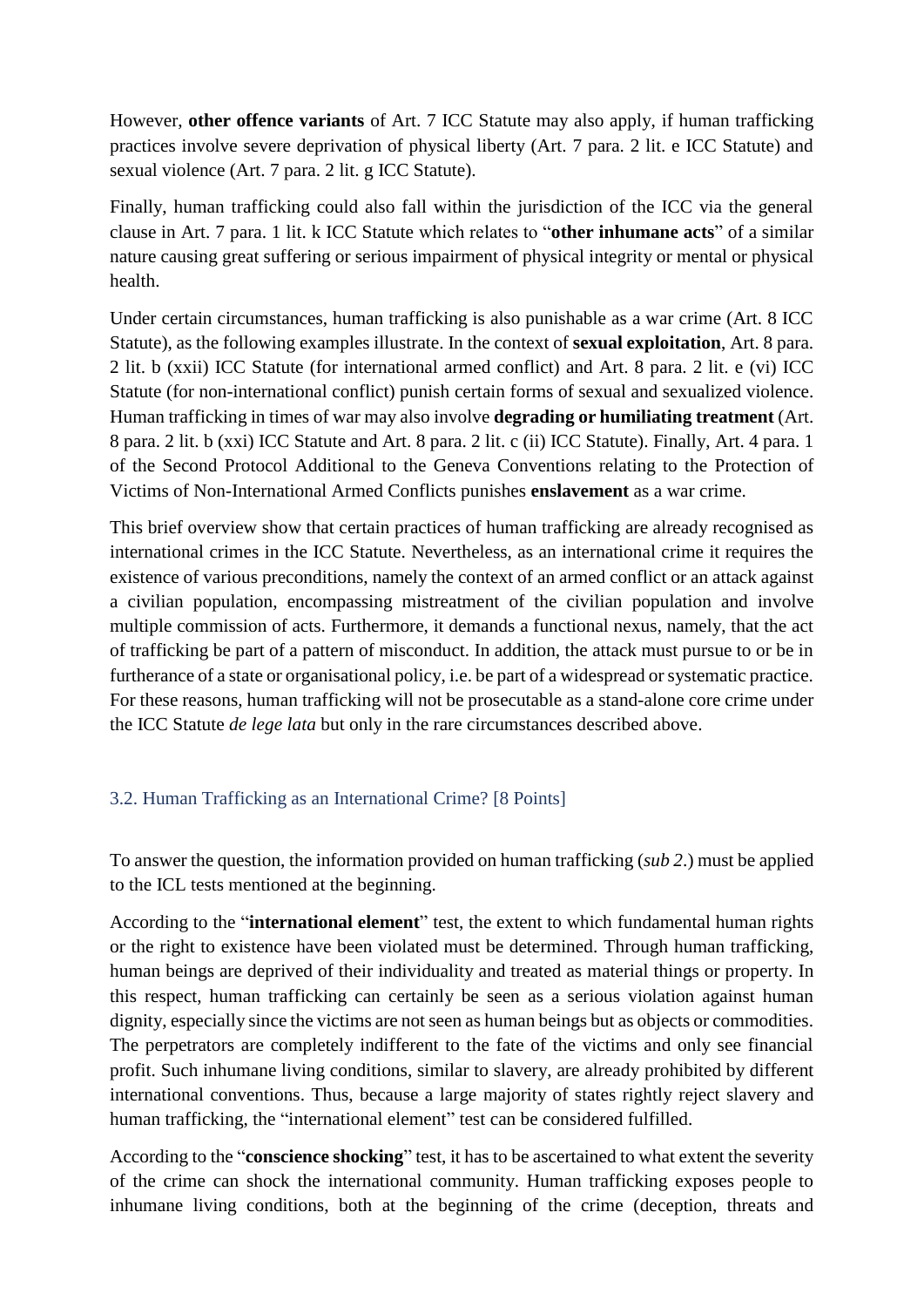transportation) and at its completion (exploitation of the victim). It denigrates them (human dignity). However, it is not only in the quality of the crime that shocking elements can be identified, but also the quantity of these crimes, as they come to light in the European Union, shows that it is a serious problem. The "shock the conscience" test can also be affirmed.

The "**context test**", by contrast, poses some difficulties. International crimes require a context of widespread, systematic, and organized wrongdoing. It is true that this crime involves a high degree of organization and is very widespread in the EU. Nevertheless, it seems difficult to assign the individual crimes of human trafficking, especially in the EU, to the context required by International criminal law. The ICL-context as of now refers in particular to fragile political systems with little protection of the population (failed state scenarios), war or war-like conflicts, and forms of state terrorism (international crimes as state policy). In this respect, international criminal law is directed against macro-criminality presupposing high levels of state involvement. Despite the grave living conditions of the victims, human trafficking does not seem to meet this qualitative threshold. Its overall impact cannot be attributed to a state or network of states. It may be the result of deliberate disregard by states and a lack of implementation of the duty to protect and fulfil (e.g. pursuant to Art. 4 ECHR), but this widespread failure would not be tantamount to trafficking itself. Human trafficking is a problem with multiple causes and multiple agents bearing different shares of responsibility that are not easily moulded into an international crime comparable to Articles 5 et seq. of the Rome Statute.

Thus, while human trafficking perhaps passes two of three tests for classification as an international crime, the context test would not sustain poses this classification. This specific test should be seen against the background of the **limited capacity** of the ICC to prosecute the most serious crimes against the international community. Human trafficking is recognized as an international crime only in limited contexts (and as such is covered by ICC jurisdiction, *sub 3.1*). Therefore, other instruments of transnational criminal law or human rights approaches would be more appropriate for this crime.

Note: Great discretion in opinion and reasoning was afforded with respect to the evaluation. We considered the development of one's own standpoint on the basis of sound arguments essential for the evaluation.

## Question 5

*A is first lieutenant in the regular Afghan army. In late 2013 a blindfolded and hand-cuffed Taliban fighter is brought to his office. A is very upset because he lost three men in a fire fight the night before. He assumes that the captive belongs to the forces that attacked his soldiers. He wants to find out where they hide and recover. But the captive Taliban remains silent. After a series of threats A gives a nod to B, one of the guards, who starts beating the captive with a rubber stick. Yet, he continues to refuse providing information. This treatment continues for three hours until he is heavily bruised and faints. He is brought to a detention facility.*

*Years later, A ends up in Switzerland and applies for asylum. By accident, video footage of the beating becomes public. You are an internal at the Federal Public Prosecutor's Office*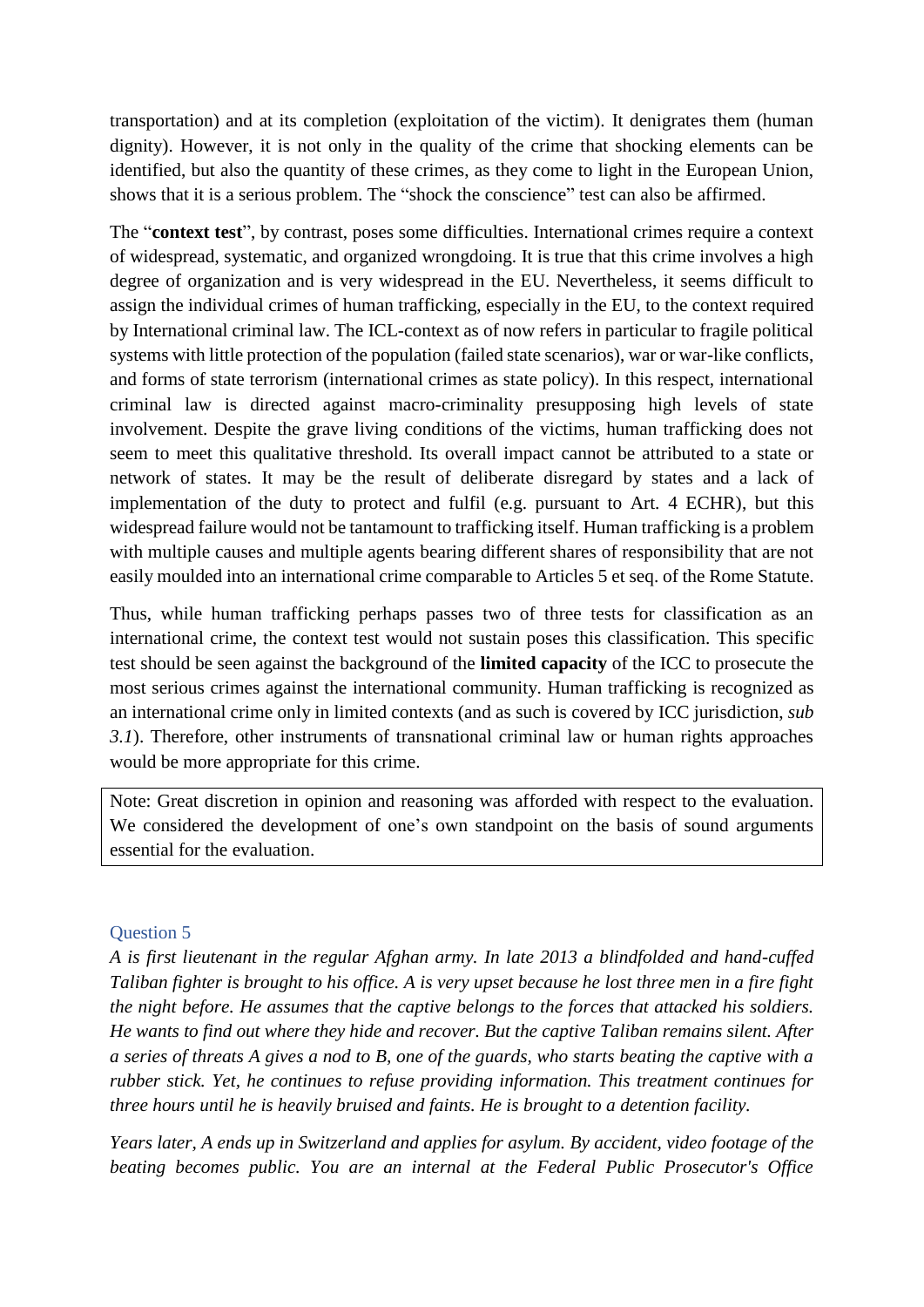*(Bundesanwaltschaft). The head of the war crimes unit tasks you with a summary assessment of A's criminal responsibility for war crimes under the Rome Statute*.

#### 1. Preliminary remark

It must be examined whether A's actions constitute a war crime within the meaning of Art. 8 ICC Statute.

#### 2. Actus Reus - Material Element

#### 2.1. International or non-international Armed Conflict [4 Points]

War crimes can only be committed in an armed conflict. An armed conflict exists when there is armed violence between different state or non-state actors.

In casu, both sides of the conflict used military means and force to decide the conflict for themselves. An armed conflict existed in this respect.

#### 2.1.1. Non-international conflict

Furthermore, a distinction must be made between an international and a non-international armed conflict. While an international armed conflict is an armed conflict between two or more states, a non-international conflict takes place on the territory of a state between its own armed forces and non-state armed groups or renegade armed forces or solely between non-state armed groups.

The armed conflict took place within the territory of the Afghan state. The main actors are, on the one hand, Afghan armed forces and, on the other hand, the armed Taliban fighters. The acts were committed on Afghan territory by Afghan state actors (regular Afghan army) against a Taliban fighter being a member of an armed anti-government group. Neither of these groups is under the effective control of a foreign country which could turn the conflict into an international one. Pending further examination, this is a non-international conflict.

#### 2.1.2. Sufficient Intensity (armed)

In the case of a non-international conflict, the intensity of the armed conflict is decisive. It must be of a certain significance in terms of the severity, number, local extent and duration of the armed clashes. Non-international armed conflicts must be distinguished from cases of mere internal unrest and tension or isolated acts of violence.

The armed conflict in which the 2013 acts took place must be seen in the context of the war in Afghanistan, which has been ongoing since 2001. Thus, the armed conflict can be seen as protracted armed violence. Locally, the armed conflict covers almost the entire territory of Afghanistan. The Taliban warriors use guerrilla strategies such as booby traps and assassinations to weaken the regular army. But they also use terrorist strategies such as suicide attacks to weaken the political support for the warring government in Kabul. But most importantly, the Taliban carry out large-scale and smaller-scale military operations to increase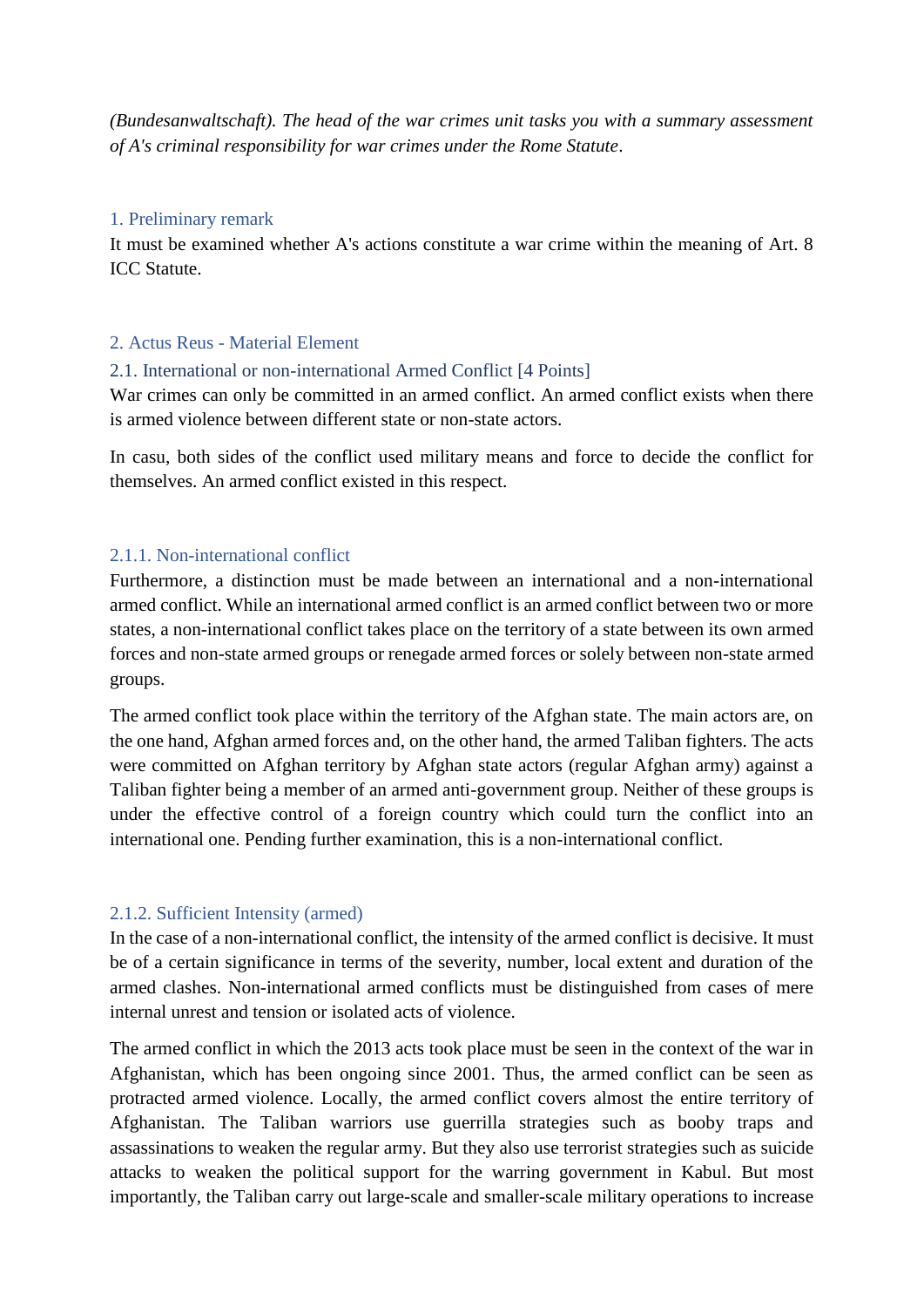and preserve regional control over larger parts of the country. In this respect, the armed conflict is of significant intensity.

## 2.1.3. Taliban as Party of the Conflicts

In order to qualify as a non-international conflict, the parties to the conflict must have a sufficient degree of organisation. In the case of state armed forces, this is regularly the case due to a hierarchical command structure and a military degree of organisation. In the case of nonstate groups, the decisive factor is the existence of a certain command structure and organisation. On the one hand, it is assumed that an organisation exists that is capable of planning and conducting military operations over a longer period of time. On the other hand, the organisation must be able to exercise discipline and authority over its combatants.

In essence this question has already be answered before. First of all, it should be pointed out that the Taliban field a considerable number of armed fighters. Their number of troops is estimated to amount to tens of thousands, organised in paramilitary units. In this respect, the Taliban fighters are organised hierarchically. They have military logistics and weapons at their disposal. They coordinate their attacks as part of their guerrilla and terrorism strategy. This enables them to weaken the regular Afghan armed forces for decades, despite their superiority in numbers and weapons. The Taliban fighters follow a radical Islamic outlook, which is why military discipline and authority are strengthened by theocratic elements. Sufficient military capabilities and discipline are therefore in place.

Furthermore, it is required that the non-state group controls a sufficient part of the territory to be able to conduct military operations. In casu, the Taliban repeatedly subjugate conquered territories to their rule and already control larger parts of the rural area of Afghanistan. Yet, they not only use the territory for military operations, but also provide public services in the conquered areas in accordance with their ideology like a quasi-state.

#### 2.1.4. Interim Conclusion

A non-international, armed conflict exists.

Note: However, in-depth explanations were not expected here. Only the problem had to be recognised and dealt with succinctly.

#### 2.2. Individual Act [2 Points]

As there is no international conflict, only Art. 8 para. 2 lit. c and lit. e of the ICC Statute are applicable. Art. 8 para. 2 lit. c (i) and (ii) of the ICC Statute could become relevant.

#### 2.2.1. Torture and physical abuse

According to the facts of the case, a Taliban fighter was physically abused, which in principle qualifies as cruel treatment and torture within the meaning of Art. 8 para. 2 lit. c (i) ICC Statute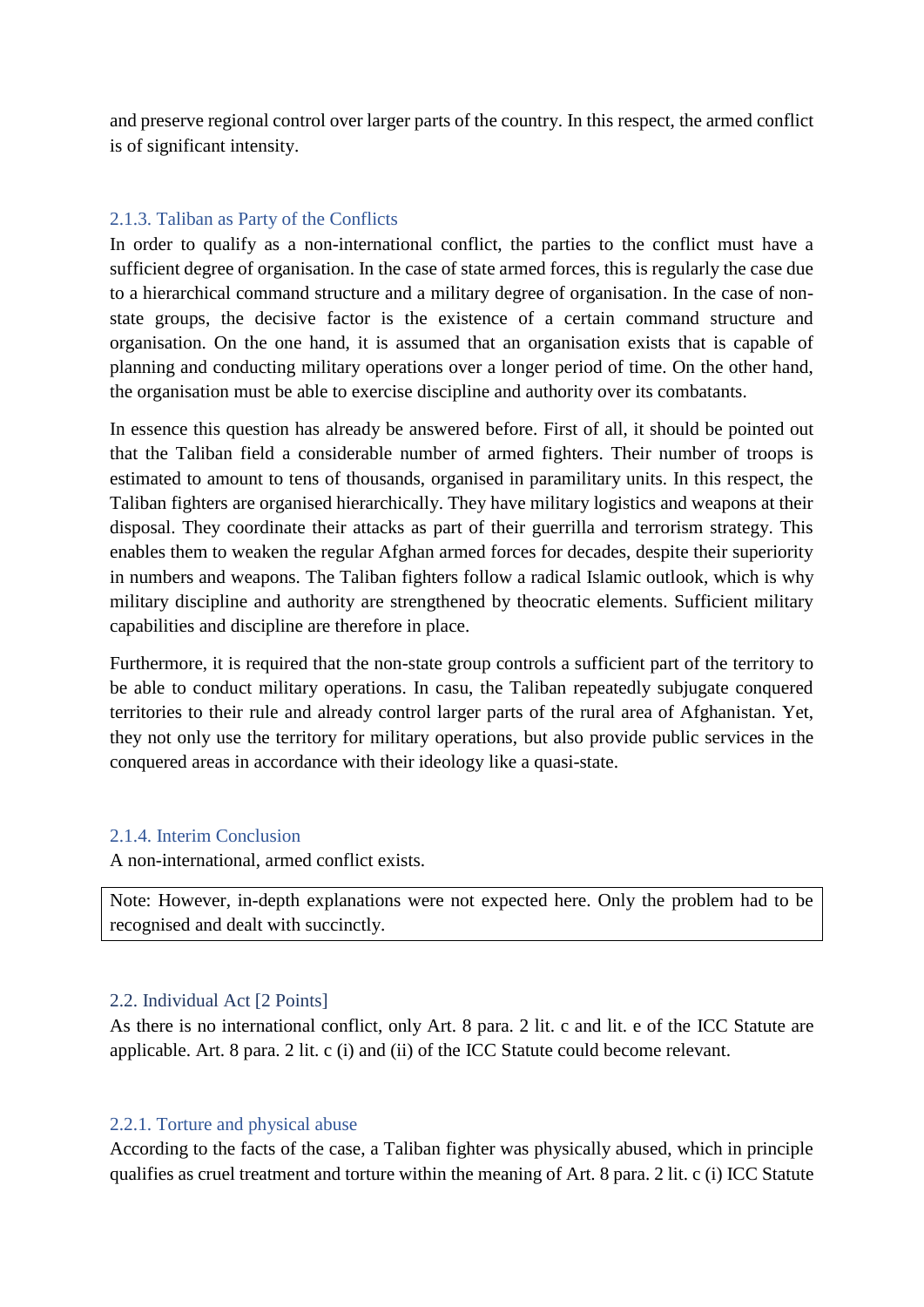or as impairment of personal dignity, in particular degrading and humiliating treatment within the meaning of Art. 8 para. 2 lit. c (ii) ICC Statute.

### 2.2.2. Protected person

With regard to Art. 8 para. 2 lit. c ICC Statute, it is usually necessary that the relevant acts be committed against persons who are not directly participating in hostilities, including those members of armed groups who have laid down their arms and those persons who are out of action through illness, wounding, capture or any other cause.

In casu, the actions of the Afghan army member are directed against a captured Taliban fighter. The capture and ill-treatment is therefore directed at a member of a non-state party to the conflict, who is out of combat due to the capture. Even participants in the conflict enjoy humanitarian protection against ill-treatment after capture. The requirements of Art. 8 para. 2 lit. c ICC Statute are therefore met.

With respect to torture and other attacks against human dignity it should me added that such acts would be criminal irrespective of the combat status of the victim.

#### 2.3. Nexus [2 Points]

A further prerequisite is a connection (so-called nexus) between the armed conflict as an overall act and the individual acts. Such a nexus exists if the crimes are closely related to the hostilities, because they are a manifestation of them or are significantly facilitated by them.

In casu, the interrogations and ill-treatment serve to obtain the desired information from the opponents of the regime. It is therefore precisely about ending the conflict by force. There is thus a nexus between the overall act and the individual act.

## 2.4. Mode of liability (individual responsibility) [10 Points]

With regard to A's contribution to the offence, the facts of the case state that A implicitly gives an order to his subordinate soldier B and B then beats the Taliban fighter.

#### 2.4.1. Co-Perpetration

According to Art. 25 para. 3 lit. a ICC-Statute, A could have acted in co-perpetration to torture and physical abuse by committing the offence jointly with another person. A co-perpetrator is any person who commits the offence jointly with another person on the basis of a joint plan and by making an individual contribution to the offence. With regard to the joint plan, an informal agreement of wills in order to commit the crime is sufficient. With regard to the individual contribution to the offence, the functional cooperation of the co-perpetrator in the offence is sufficient.

In casu, A as first lieutenant gives B as military guard of the captured Taliban fighter the order to violently abuse the prisoner with a rubber stick. A close look at the facts of the case shows that this behaviour is grounded in an informal agreement of will between A and B to torture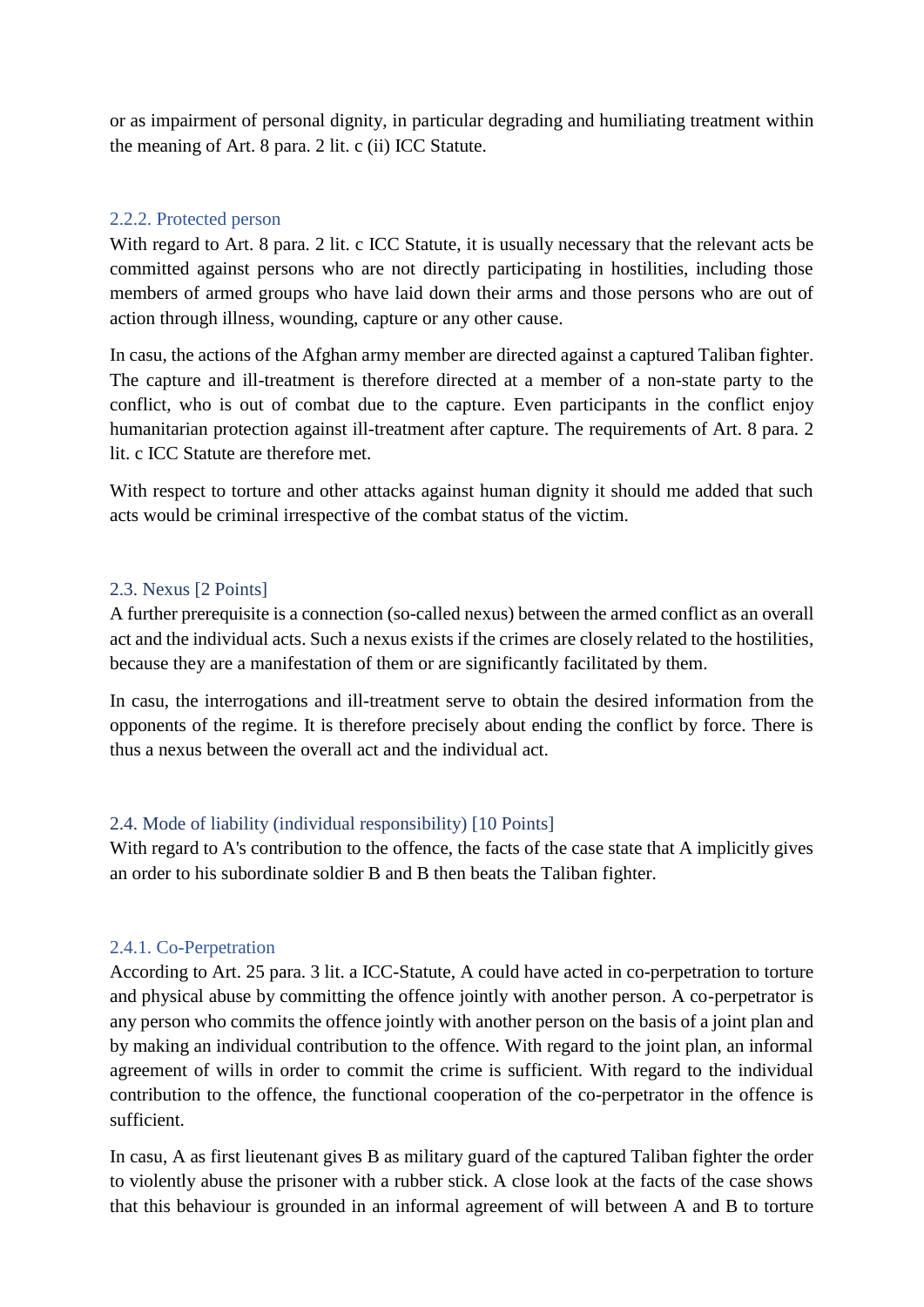and physically abuse the captured Taliban fighter. This is also supported by the fact that the physical abuse lasts for several hours and is only ended by A when the Taliban fighter loses consciousness. While B carries out the physical assault, A has verbally threatened the Taliban fighter. A functionally-divided behaviour between A and B could therefore be assumed because A makes his contribution to the crime through verbal aggression and B through physical violence.

### 2.4.2. Alternative Solution: Instigation

If one excludes co-perpetration because A was not physically involved and co-perpetration seemed not entirely convincing due to the hierarchical relationship between A and B, instigation must be examined as the phenomenologically more convincing alternative. Indeed, since A only gives the order but does not strike the Taliban fighter, A could have instigated B to commit the crime under Art. 25 para. 3 lit. b ICC Statute.

Art. 25 para. 3 lit. b ICC provides for criminal responsibility for the person who orders or instigates the commission of a crime under the ICC Statute. In both variants of instigation, the person involved does not commit the crime himself, but induces another to commit it. According to Art. 25 para. 3 lit. b, first variant, ICC Statute, someone is liable to prosecution who orders the commission of a crime under international law. An order presupposes that there is a relationship of subordination between the giver and the recipient of the order. The giver of the order uses his authority and special position to induce another person to commit the crime. The giving of the order does not have to be explicit, but can also happen implicitly.

In casu, A is a first lieutenant of the regular Afghan army, while B is a (simple) guard and thus a military subordinate. As a first lieutenant, A has the authority to command other subordinate soldiers. If the facts of the case are viewed from a realistic perspective, it can be assumed that A is militarily superior to B due to his military rank. In this respect, there is a relationship of subordination between A as the giver of the order and B as the recipient of the order. The giving of the order was implied by A in the form of nodding. The physical abuse lasts for several hours and is only stopped by A when the Taliban fighter loses consciousness. As a result, A has caused the commission of the crime by ordering the physical abuse by B.

#### 3. Mens Rea – Mental Element [2 Points]

The subjective element of the offence requires general intent according to Art. 30 ICC Statute. The perpetrator must at least know the actual contextual circumstances (the existence of an armed conflict) and be aware of the status of the target of the offence as a person protected by international humanitarian law. In addition to the knowledge element, a volitional element is required. He must have acted with intent regarding his actions. In this respect, he must act with knowledge and actual wilfulness with regard to the individual acts and their effects, i.e. more than condoning, and understand the nexus between his act and the contextual element.

A is a first lieutenant in the regular Afghan army and accordingly had authority over his subordinate soldiers. Within the scope of this command, he ordered the abuse and handed over the weapon, a rubber stick, to his subordinate. These organisational acts were intended to obtain